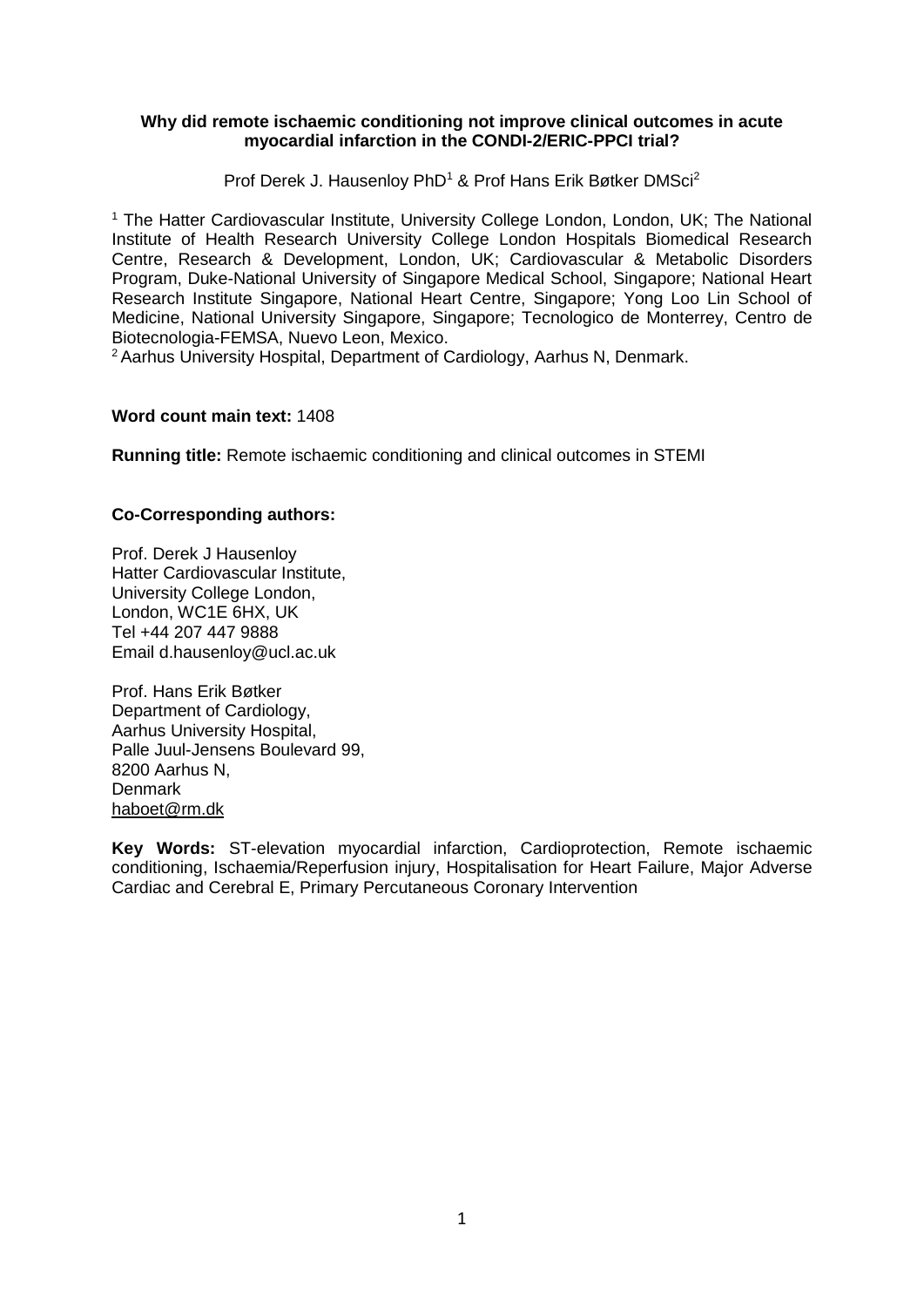New treatments are needed to reduce myocardial infarct (MI) size and preserve left ventricular (LV) function, in order to improve clinical outcomes in patients presenting with acute ST-segment elevation myocardial infarction (STEMI) treated by primary percutaneous coronary intervention (PPCI).<sup>1</sup> Remote ischaemic conditioning (RIC), in which brief cycles of ischaemia and reperfusion are applied to an organ or tissue (including a limb) away from the heart, has been shown to reduce MI size in animal models of acute myocardial ischaemia/reperfusion injury (IRI).<sup>2</sup> The ability to deliver the cardioprotective RIC stimulus by simply inflating and deflating a pneumatic cuff placed on the upper arm or thigh, to induce brief cycles of ischaemia and reperfusion<sup>3</sup> has facilitated the translation of RIC into the clinical setting.

The majority of clinical studies have demonstrated improved myocardial salvage (assessed by myocardial nuclear and cardiovascular magnetic resonance imaging) $4-7$  and/or 20-30% reductions in MI size (quantified by cardiac biomarkers and cardiac MRI) $8-10$  with RIC administered as an adjunct to PPCI in STEMI. Furthermore, two follow-up studies,<sup>11,12</sup> and a single prospective study<sup>13</sup> have suggested that RIC may improve clinical outcomes in STEMI. However, a large, sufficiently powered, prospectively-designed multicentre clinical outcome study has been lacking.

Therefore, we conducted the CONDI-2/ERIC-PPCI trial. The study was an international, multicentre, single-blinded, randomised controlled trial comprising 5401 STEMI patients recruited through 36 centres in the United Kingdom, Denmark, Spain, and Serbia. Patients were randomly assigned to receive either standard (control) treatment or RIC, initiated prior to PPCI. RIC was administered using an automated AutoRIC™ cuff device (CellAegis Devices Inc., Toronto, Canada) placed on the upper arm to deliver 4 alternating cycles of inflation for 5 minutes to 200 mmHg and deflation for 5 minutes. The primary combined end point was cardiac death or hospitalisation for heart failure (HHF) at 12 months postrandomisation. Secondary end points included major cardiovascular and cerebral adverse

2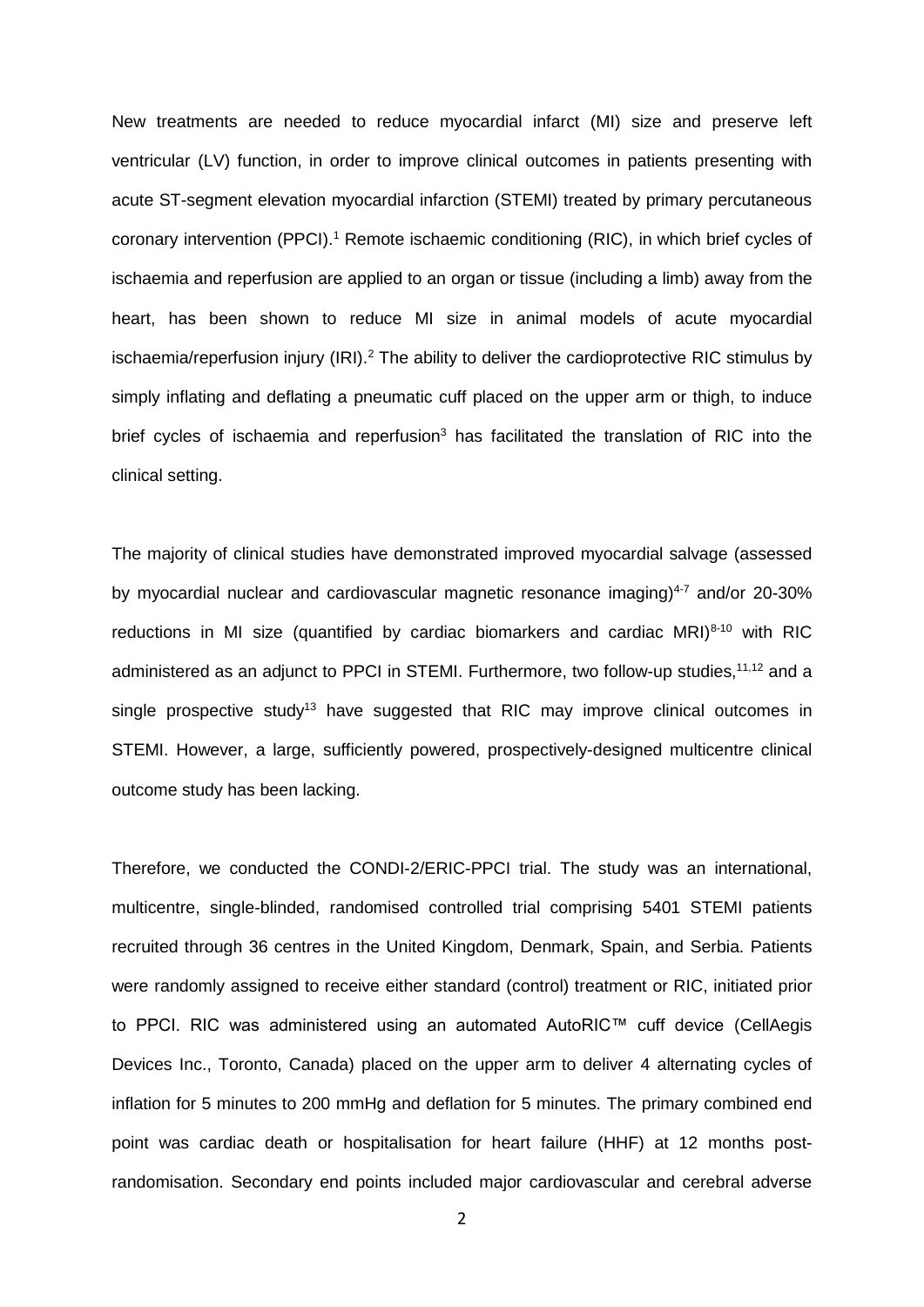events (MACCE, comprising all-cause death, re-infarction, repeat coronary revascularisation, and stroke) at 30 days and 12 months, and MI size in a subset of 2662 patients (quantified as area-under-the-curve [AUC] high-sensitivity troponin T measured 0-48 hours after PPCI). A limited number of pre-specified subgroup analyses (age, diabetic status, left anterior descending [LAD] vs. non-LAD STEMI, pre-angioplasty TIMI flow [0-1 and 2-3], and time elapsed between first medical contact and PPCI) were performed on the primary outcome.

The results of the CONDI-2/ERIC-PPCI trial were presented in a Hot Line Session at the European Society of Cardiology Congress in Paris 2019, and simultaneously published in the Lancet. <sup>14</sup> Unfortunately, there was no difference between the control group (8.6% [n=220]) and the RIC group (9.4% [n=239]) with respect to the combined primary end-point of cardiac death or HHF at 12 months (hazard ratio, 1.10;  $95\%$  CI, 0.91 to 1.32; p=0.32), demonstrating that RIC, applied as an adjunct to PPCI, did not improve clinical outcomes in STEMI patients. Similarly, there was no difference between the control group (7.8% [n=197]) and the RIC group (8.4% [n=212]) with respect to MACCE within 12 months of follow-up (hazard ratio, 1.09; 95% CI, 0.90 to 1.32; p=0.38]. These findings are in direct conflict with the CONDI-1 and LIPSIA CONDITIONING follow-up studies. CONDI-1 reported less MACCE (all-cause mortality, myocardial infarction, readmission for heart failure, and ischaemic stroke/transient ischaemic attack) with RIC vs control at a median follow-up of 3.8 years (13.5% vs 25.6%). <sup>11</sup> LIPSIA CONDITIONING reported MACE (cardiac death, reinfarction, and new congestive heart failure) with a combination of RIC and postconditioning vs control at a median follow-up of 3.6 years (10.2% vs 16.9%).<sup>12</sup> Similarly, the single-centre prospective RIC-STEMI trial reported less cardiac death or HHF at a median follow-up of 2.1 years with RIC vs control (hazard ratio, 0.35; 95% CI, 0.15 to 0.78).<sup>13</sup> All three studies had extended follow-up, whereas the CONDI-2/ERIC-PPCI trial had a relatively short-term follow-up period of 12 months, which may not have been long enough to observe any effect of RIC on clinical outcomes.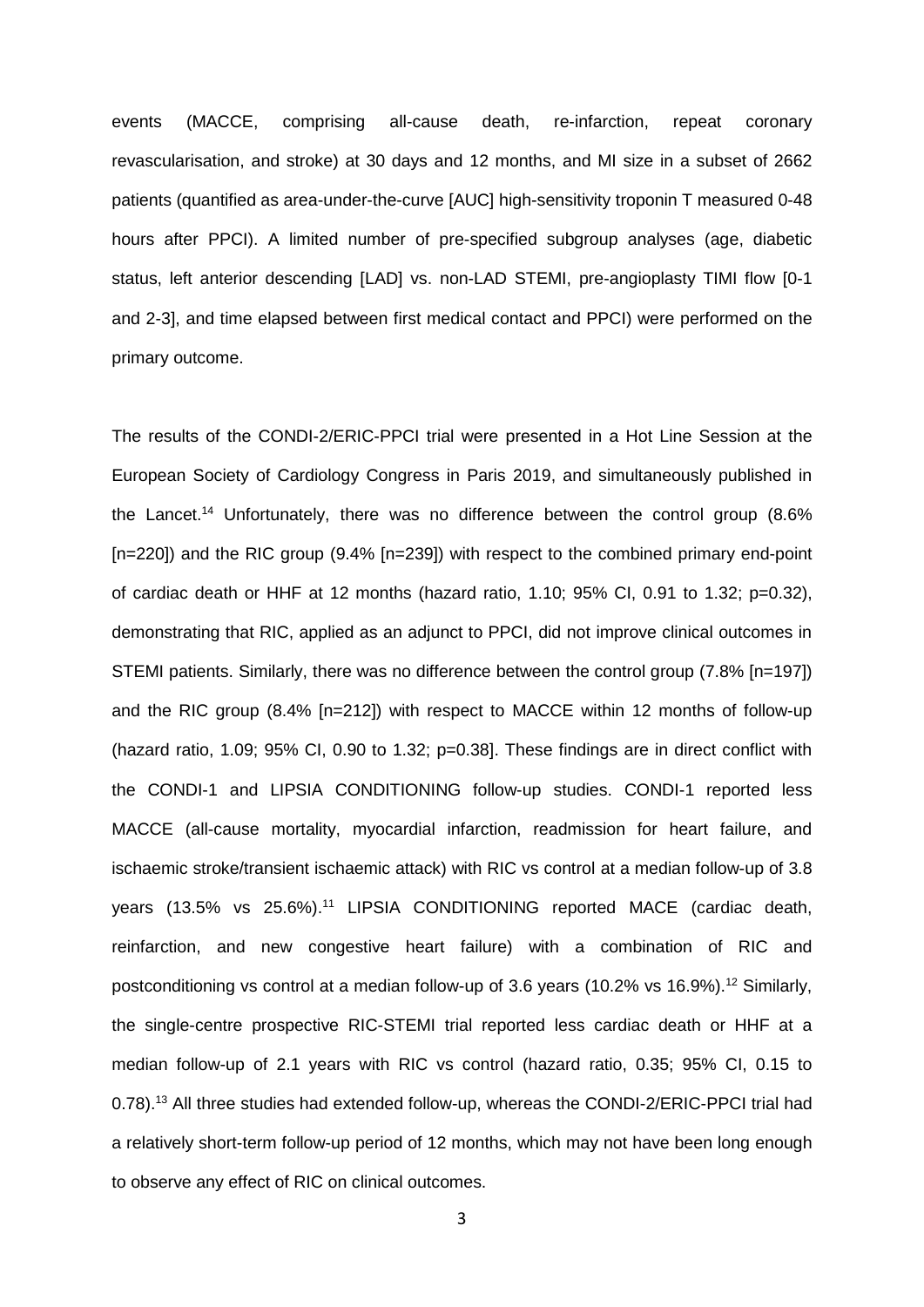In the CONDI-2/ERIC-PPCI trial there was also no effect of RIC on MI size when compared to control (evaluated by high-sensitivity troponin T - ratio of means, 1.05; 95% CI, 0.92 to 1.18;  $p=0.48$ ). This finding confirms that RIC appeared to have no biological effect - a finding, which is consistent with the observed lack of effect of clinical outcomes at 12 months. Several other studies have failed to demonstrate a beneficial effect of RIC on MI size when quantified by cardiac biomarkers despite salutatory effects on myocardial salvage and clinical outcomes,<sup>4,5,11-13</sup> questioning the reliability of using MI size quantified by cardiac biomarkers to assess cardioprotective efficacy. Because CMR is a more sensitive technique for assessing cardioprotective efficacy, the results of the CMR study from the CONDI-2/ERIC-PPCI trial, which will report the effect of RIC on MI size and myocardial salvage, are eagerly awaited.

Even though MI size is known to be a critical determinant of clinical outcomes post-PPCI in STEMI, it has not been conclusively shown that a reduction in MI size by a cardioprotective intervention applied as an adjunct to PPCI, can be translated into improved clinical outcomes within the range of infarct sizes achieved with contemporary reperfusion therapy. Interestingly, the RIC-STEMI trial failed to demonstrate a reduction in MI size (using 48 hr AUC Troponin I), but still found improved clinical outcomes after 2 years' follow-up.<sup>13</sup> The unexpected and discordant effects of RIC on MI size and clinical outcomes in the RIC-STEMI trial may have been due to a type 1 error, as only 516 STEMI patients were randomised, and the number of events were relatively small (3 RIC vs 11 control for cardiac mortality and 8 RIC vs 17 control for HHF). An alternative explanation may be that the primary effect of RIC was on post-STEMI left ventricular (LV) remodelling rather than acute MI size – but this is not supported by experimental animal studies, which have shown RIC reducing acute MI size.<sup>2</sup>

Other reasons why RIC may have failed to reduce MI size and improve clinical outcomes in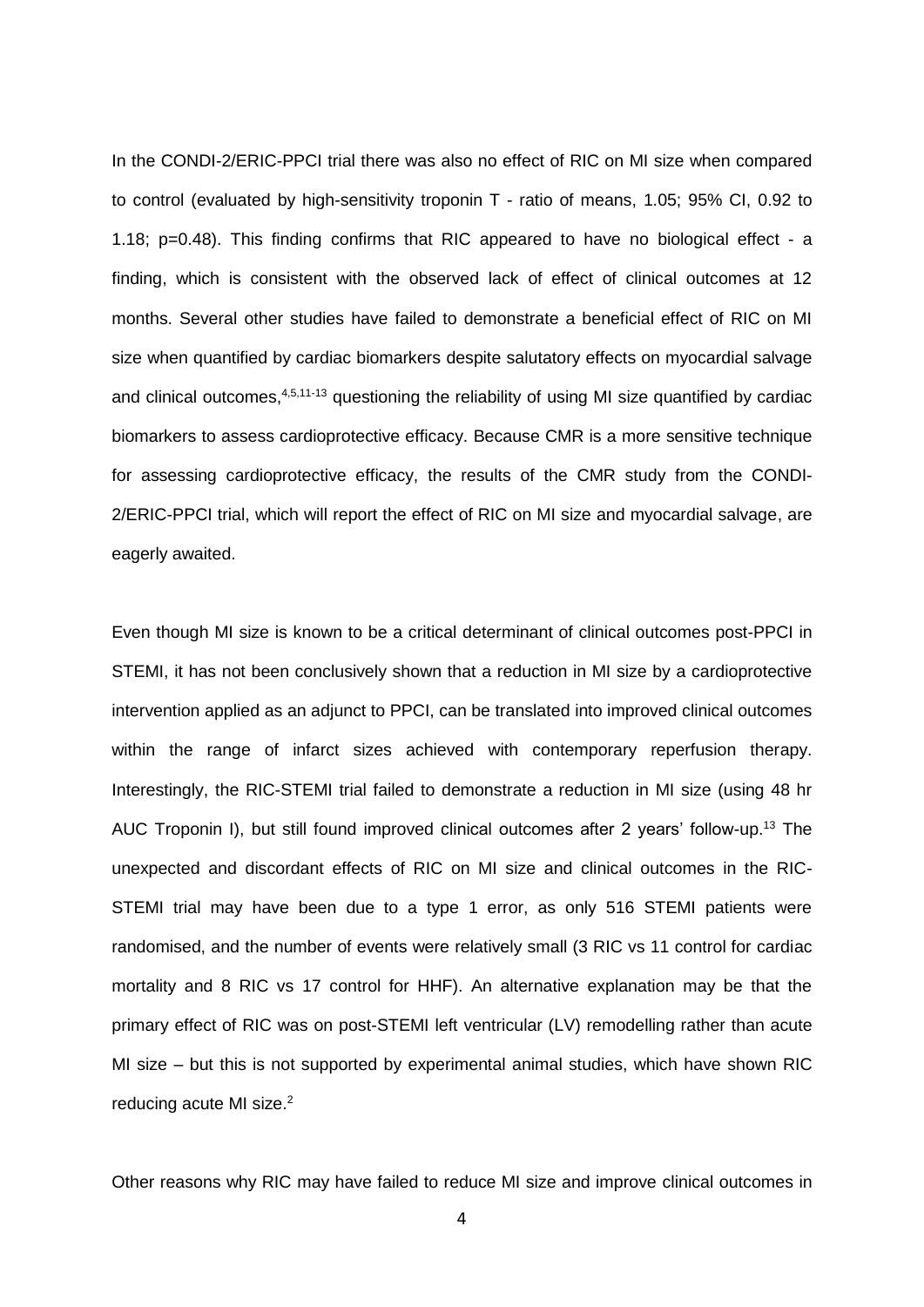the CONDI-2/ERIC-PPCI trial include:

- 1. **The RIC protocol itself:** In the CONDI-2/ERIC-PPCI trial, four 5-min cycles of upper arm cuff inflations/deflations were used, a RIC protocol which has been shown in prior studies to increase myocardial salvage index $4$  and reduce MI size $6$ . However, the optimal RIC protocol in terms of arm vs leg, number of cycles, duration of ischaemia/reperfusion cycles and unilateral vs bilateral limbs, has not been established in humans. Interestingly, the RIC-STEMI study, which showed improved clinical outcomes with RIC, used 3 cycles of inflation/deflation of a pneumatic cuff placed on the thigh.<sup>13</sup>
- 2. **Timing of the RIC protocol:** Clinical studies have reported efficacy with RIC administered in the ambulance or on arrival at the hospital (prior to PPCI), during PPCI, and even at the onset of reperfusion after PPCI. In the CONDI-2/ERIC-PPCI trial, there were no differences in clinical outcomes whether the RIC protocol was performed in the ambulance or at the hospital. Furthermore, there was no difference in clinical outcomes whether the full 4 cycles of the RIC protocol were completed prior to onset of PPCI or not.
- 3. **Comedications and comorbidities:** Experimental studies have shown that certain comorbidities (such as age and diabetes) and co-medications (such as platelet  $P2Y_{12}$ inhibitors), can attenuate the cardioprotective efficacy of ischemic conditioning strategies, although specific evidence for RIC is limited. <sup>15</sup> However, in the CONDI-2/ERIC-PPCI trial, age, the presence of diabetes, or the administration of the  $P2Y_{12}$  receptor antagonist, ticagrelor, did not interfere with clinical outcomes between the control and the RIC groups.
- 4. **Pre-PPCI TIMI flow and coronary artery territory:** The efficacy of cardioprotective interventions applied at reperfusion in STEMI patients are closely related to MI size and pre-PPCI TIMI flow, with most benefit reported for patients with anterior infarcts and an occluded artery on presentation (pre-PPCI TIMI flow ≤1). <sup>4</sup> However, pre-specified subgroup analyses in the CONDI-2/ERIC-PPCI revealed no differences in clinical outcomes with RIC vs control when considered according to MI location and pre-PPCI TIMI flow.

In summary, the findings from the CONDI-2/ERIC-PPCI trial provide definitive and conclusive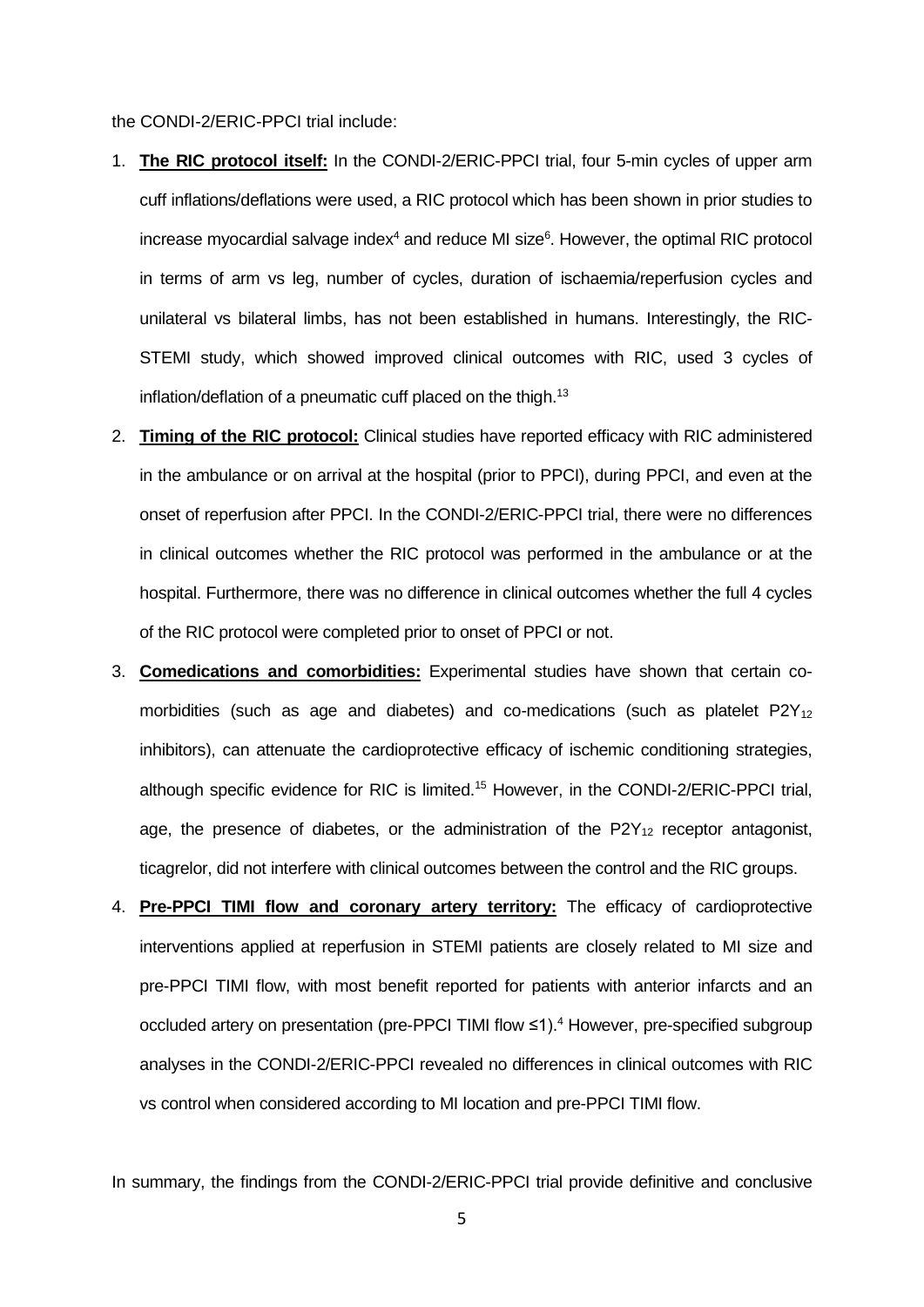evidence that RIC offers no benefits on either MI size or clinical outcomes in STEMI patients treated by PPCI. This is unfortunate as RIC had been the most promising cardioprotective strategy for improving clinical outcomes following STEMI, and few other therapeutic options exist. Further studies are needed to identify novel cardioprotective targets and innovative approaches to cardioprotection such as combination multi-target therapy. RIC may still have benefit in other condition such as renal transplantation, stroke and elective PCI.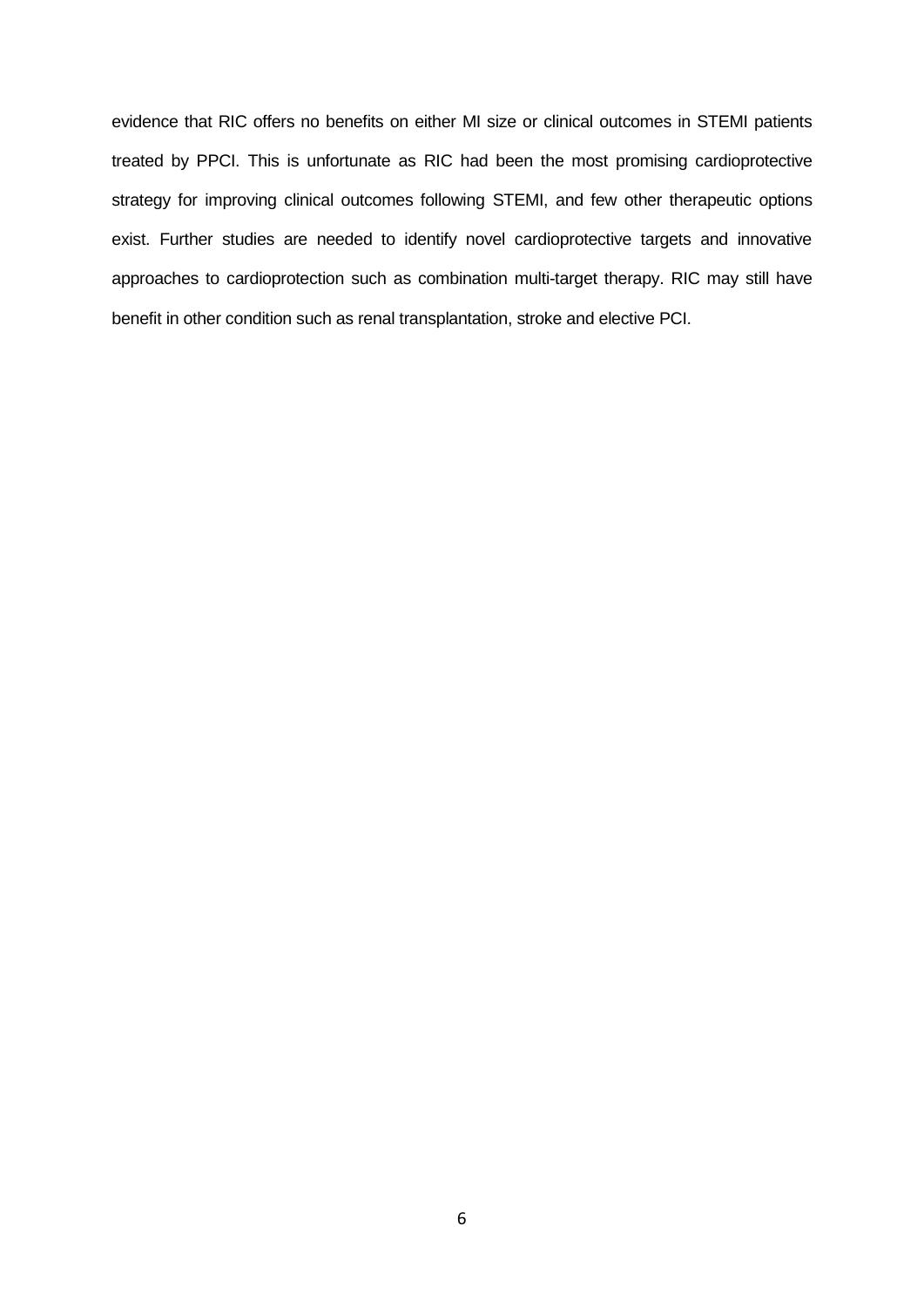#### **Acknowledgements**

We thank all patients for participating in this study and all study personnel for their invaluable assistance.

#### **Declaration of interests**

HEB is a shareholder in CellAegis Inc. DJH has no conflicts of interest.

### **Funding sources**

The ERIC-PPCI trial was funded by a British Heart Foundation Clinical Study Grant (CS/14/3/31002) and a University College London Hospital/University College London Biomedical Research Clinical Research grant. The CONDI-2 trial was funded by Danish Innovation Foundation grants (11-108354 and 11-115818), Novo Nordisk Foundation (NNF13OC0007447), and Trygfonden (109624). DJH was supported by the British Heart Foundation (FS/10/039/28270), National Institute for Health Research University College London Hospitals Biomedical Research Centre, Duke-National University Singapore Medical School, Singapore Ministry of Health's National Medical Research Council under its Clinician Scientist-Senior Investigator scheme (NMRC/CSA-SI/0011/2017) and its Collaborative Centre Grant scheme (NMRC/CGAug16C006), and the Singapore Ministry of Education Academic Research Fund Tier 2 (MOE2016-T2-2-021). HEB was supported by the Novo Nordisk Foundation (NNF14OC0013337, NNF15OC0016674). This article is based upon the work of COST Action EU-CARDIOPROTECTION (CA16225) and supported by COST (European Cooperation in Science and Technology).

7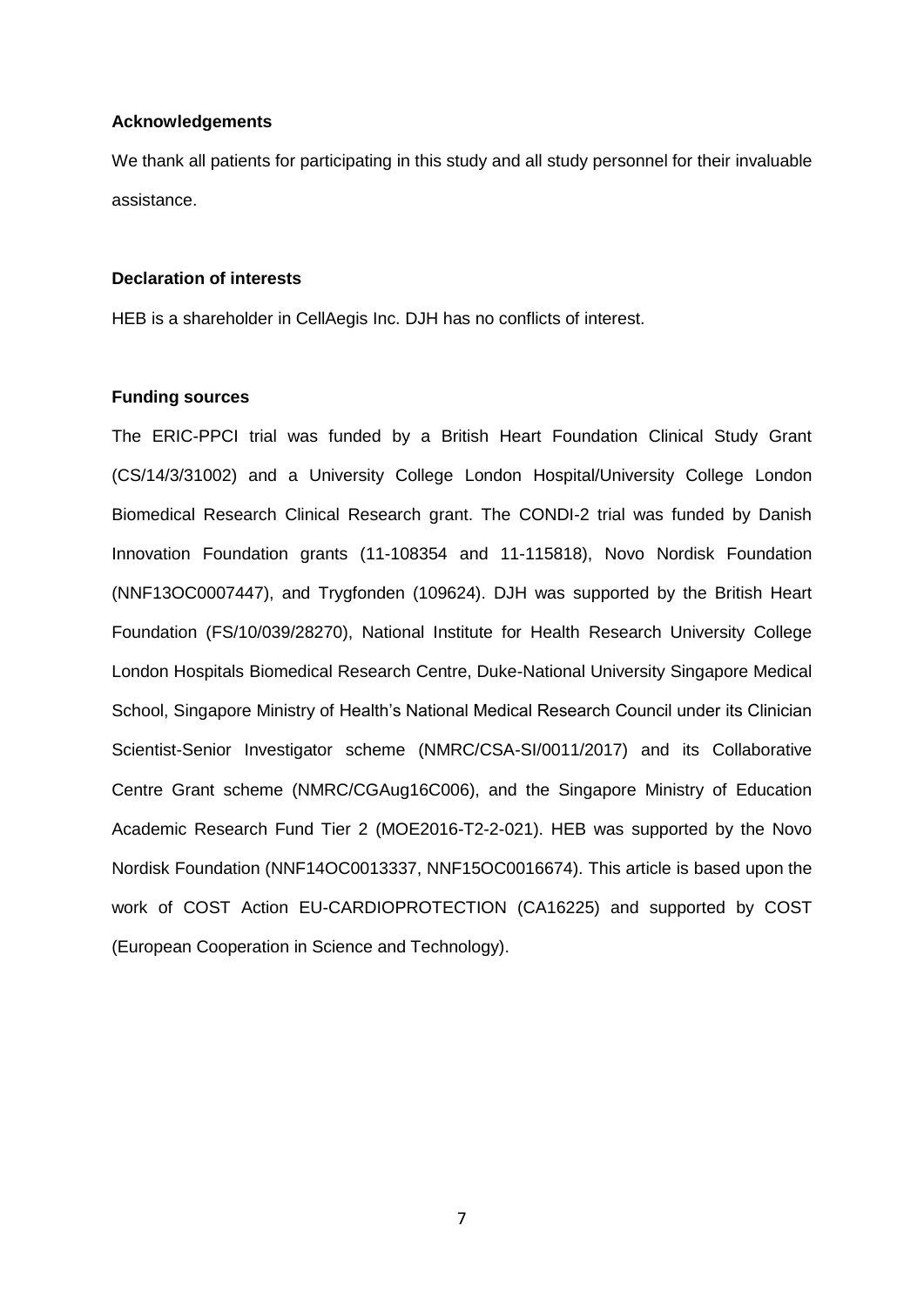1. Hausenloy DJ, Kharbanda R, Rahbek Schmidt M, et al. Effect of remote ischaemic conditioning on clinical outcomes in patients presenting with an ST-segment elevation myocardial infarction undergoing primary percutaneous coronary intervention. *European heart journal* 2015; **36**(29): 1846-8.

2. Przyklenk K, Bauer B, Ovize M, Kloner RA, Whittaker P. Regional ischemic 'preconditioning' protects remote virgin myocardium from subsequent sustained coronary occlusion. *Circulation* 1993; **87**(3): 893-9.

3. Kharbanda RK, Mortensen UM, White PA, et al. Transient limb ischemia induces remote ischemic preconditioning in vivo. *Circulation* 2002; **106**(23): 2881-3.

4. Botker HE, Kharbanda R, Schmidt MR, et al. Remote ischaemic conditioning before hospital admission, as a complement to angioplasty, and effect on myocardial salvage in patients with acute myocardial infarction: a randomised trial. *Lancet* 2010; **375**(9716): 727- 34.

5. Eitel I, Stiermaier T, Rommel KP, et al. Cardioprotection by combined intrahospital remote ischaemic perconditioning and postconditioning in ST-elevation myocardial infarction: the randomized LIPSIA CONDITIONING trial. *European heart journal* 2015; **36**(44): 3049-57.

6. White SK, Frohlich GM, Sado DM, et al. Remote ischemic conditioning reduces myocardial infarct size and edema in patients with ST-segment elevation myocardial infarction. *JACC Cardiovascular interventions* 2015; **8**(1 Pt B): 178-88.

7. Verouhis D, Sorensson P, Gourine A, et al. Effect of remote ischemic conditioning on infarct size in patients with anterior ST-elevation myocardial infarction. *American heart journal* 2016; **181**: 66-73.

8. Crimi G, Pica S, Raineri C, et al. Remote ischemic post-conditioning of the lower limb during primary percutaneous coronary intervention safely reduces enzymatic infarct size in anterior myocardial infarction: a randomized controlled trial. *JACC Cardiovascular interventions* 2013; **6**(10): 1055-63.

9. Prunier F, Angoulvant D, Saint Etienne C, et al. The RIPOST-MI study, assessing remote ischemic perconditioning alone or in combination with local ischemic postconditioning in ST-segment elevation myocardial infarction. *Basic research in cardiology* 2014; **109**(2): 400.

10. Yellon DM, Ackbarkhan AK, Balgobin V, et al. Remote Ischemic Conditioning Reduces Myocardial Infarct Size in STEMI Patients Treated by Thrombolysis. *Journal of the American College of Cardiology* 2015; **65**(25): 2764-5.

11. Sloth AD, Schmidt MR, Munk K, et al. Improved long-term clinical outcomes in patients with ST-elevation myocardial infarction undergoing remote ischaemic conditioning as an adjunct to primary percutaneous coronary intervention. *European heart journal* 2014; **35**(3): 168-75.

12. Stiermaier T, Jensen JO, Rommel KP, et al. Combined Intrahospital Remote Ischemic Perconditioning and Postconditioning Improves Clinical Outcome in ST-Elevation Myocardial Infarction. *Circulation research* 2019; **124**(10): 1482-91.

13. Gaspar A, Lourenco AP, Pereira MA, et al. Randomized controlled trial of remote ischaemic conditioning in ST-elevation myocardial infarction as adjuvant to primary angioplasty (RIC-STEMI). *Basic research in cardiology* 2018; **113**(3): 14.

14. Hausenloy DJ, Kharbanda R., Møller, U.K., Ramlall M., Aarøe j. Butler R, Bulluck H., Clayton, T., Dana A., Dodd M. Engstrom T., Evans R, Lassen J.F., Christensen, E.F, Garcia-Ruiz, J.M., Gorog, D.A., Hjort, J. Houghton, R.F., Ibanez, B., Knight, R, Lippert, F.K., Lønborg,